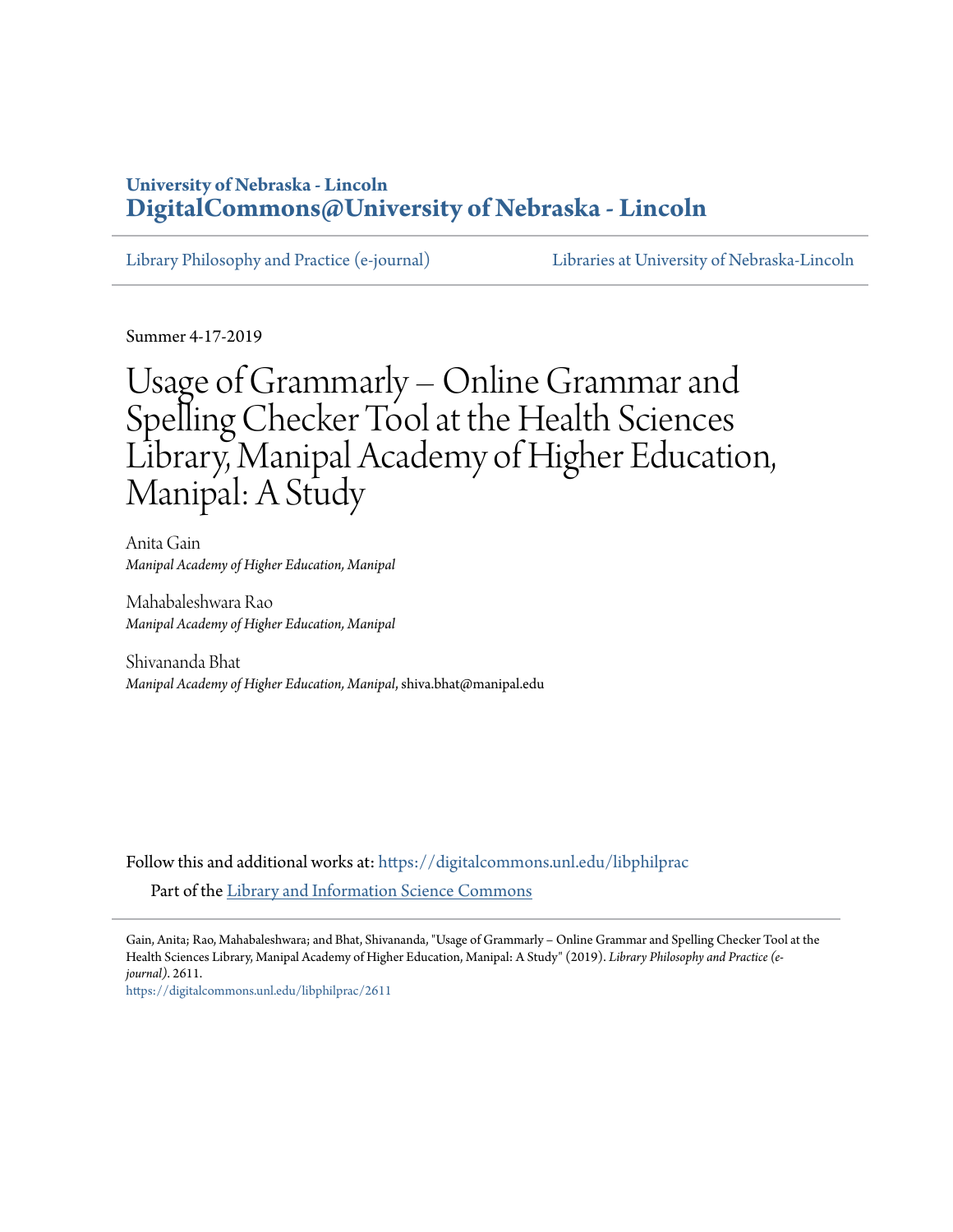# **Usage of Grammarly – Online Grammar and Spelling Checker Tool at the Health Sciences Library, Manipal Academy of Higher Education, Manipal: A Study**

Anita Gain

Master of Library and Information Science (M.Lib.I.Sc) Student Department of Library and Information Science Manipal Academy of Higher Education Manipal

Dr. Mahabaleshwara Rao\* Associate Professor and Deputy Chief Librarian Department of Library & Information Science and Health Sciences Library Kasturba Medical College Manipal Academy of Higher Education Manipal – 576 104, Karnataka, India Phone: 0820 2922609 (O); 9964498288 (M) E-mail: [m.rao@manipal.edu](mailto:m.rao@manipal.edu) 

Dr. Shivananda Bhat K. Associate Professor and Chief Librarian Department of Library & Information Science and Health Sciences Library Kasturba Medical College Manipal Academy of Higher Education Manipal – 576 104, Karnataka, India E-mail: [shiva.bhat@manipal.edu](mailto:shiva.bhat@manipal.edu) 

**\*** Corresponding Author

#### **Abstract**

Accurate use of grammar and writing is an essential aspect of any writing. Today various online grammar spelling checker tools are available for improving writing quality. The popularity of these platforms is increasing among researchers and academicians every day. Aim of the present study is to know the opinion, use and satisfaction level among the users of Grammarly - online grammar and spelling checker tool subscribed by the Health Science Library, Manipal Academy of Higher Education (MAHE), Manipal. Structured questionnaires were distributed among the registered users of Grammarly tool at the Health Sciences Library. The study observed that almost all the users were aware that the Health Science Library is subscribing to Grammarly tool. More than half of the users used this tool because of the limitation of Microsoft word as found in the study. It is also found from the study that the majority of the respondents who participated in the study were using Grammarly for Microsoft Office. The study also observed that users are using Grammarly tool for different purposes like writing research papers, dissertations, theses, books, reports, and course papers. From the present study, it is also observed that most important advantages of Grammarly are - it improves the writing skills, catches contextual spelling and grammar mistakes, integrates with Microsoft Office, shows definitions and synonyms via doubleclicks. Grammarly is one of the tools subscribed by the Health Sciences Library to boost up academic writing, research, and publication of students, faculty members, and research scholars of MAHE, Manipal.

**Keywords:** Writing Quality, Language, Scientific Writing, Information Technology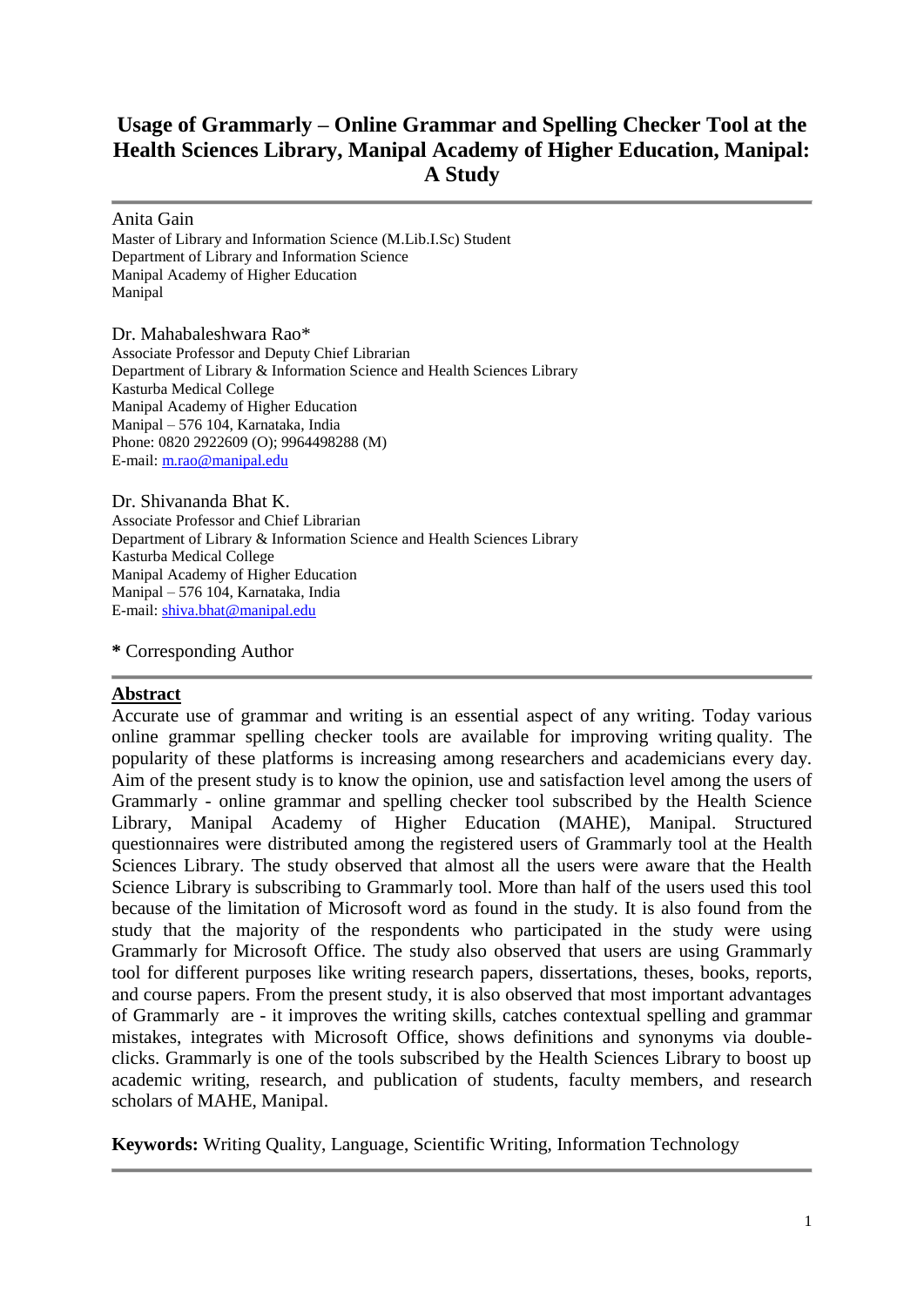#### **1. INTRODUCTION**

In the modern world, English has become the universal language of not only scientific communications, but also aviation, computing, diplomacy, and correspondence. Accurate use of grammar and writing is an essential aspect of any writing. However, the use of English as a standard language creates a threat to people who are not a native speaker of English. In scientific writing, it is always suggested that a draft should be verified by a person who is a native speaker of the English language for its grammatical accuracy and editing.

Change in technological advantage offers an online platform for editing, spellchecking, sentence formation and grammatical accuracy service. These types of the online platform are available commercially, and most of the library paid a vast amount to procure it for its users because the information and communication technologies (ICT) have made a high impact on all functions of academic libraries.

Through scientific writing, researchers communicate their finding to the scientific community. In a competitive era, a researcher outcome is counted regarding publications and their impact on scientific society. In the long run, the publication provides a dividend regarding job position, collaboration, and better funding. Scientific writing plays a crucial role in the career growth of a researcher and helps gain recognition for them.

The library and information center not only plays an essential role in enhancing the quality of academic growth, but it also enhances the research environment for academic activity. The library helps the user to identify and access the knowledge resources in an academic institution. The rapid changes in the ICT influencing the libraries of today should fit themselves and shift the tune with the times and technology. The library also supports the users in their academic activity by providing access to research support tools to its users. It also poses a responsibility to evaluate its services periodically.

#### **2. DIFFERENT ONLINE GRAMMAR AND SPELLING CHECKER TOOLS**

Now a day's grammar accuracy is crucial for any kind of academic writing, presentation, and publication. Various online grammar and spelling checker platforms provide facilities for grammar corrections and spelling check option online. Among those platforms few are free, some have both free and paid options, and others are only available by paid subscription. The popularity of those platforms increasing among researchers and academician. All these online spelling and grammar checker tool presently available are as follows:

- After the Deadline
- Ginger
- [Grammar](http://www.grammarcheck.net/editor/) Check
- Grammarly
- Hemingway App
- Language Tool
- Online Correction
- Paper Rater
- Spellcheck Plus
- WhiteSmoke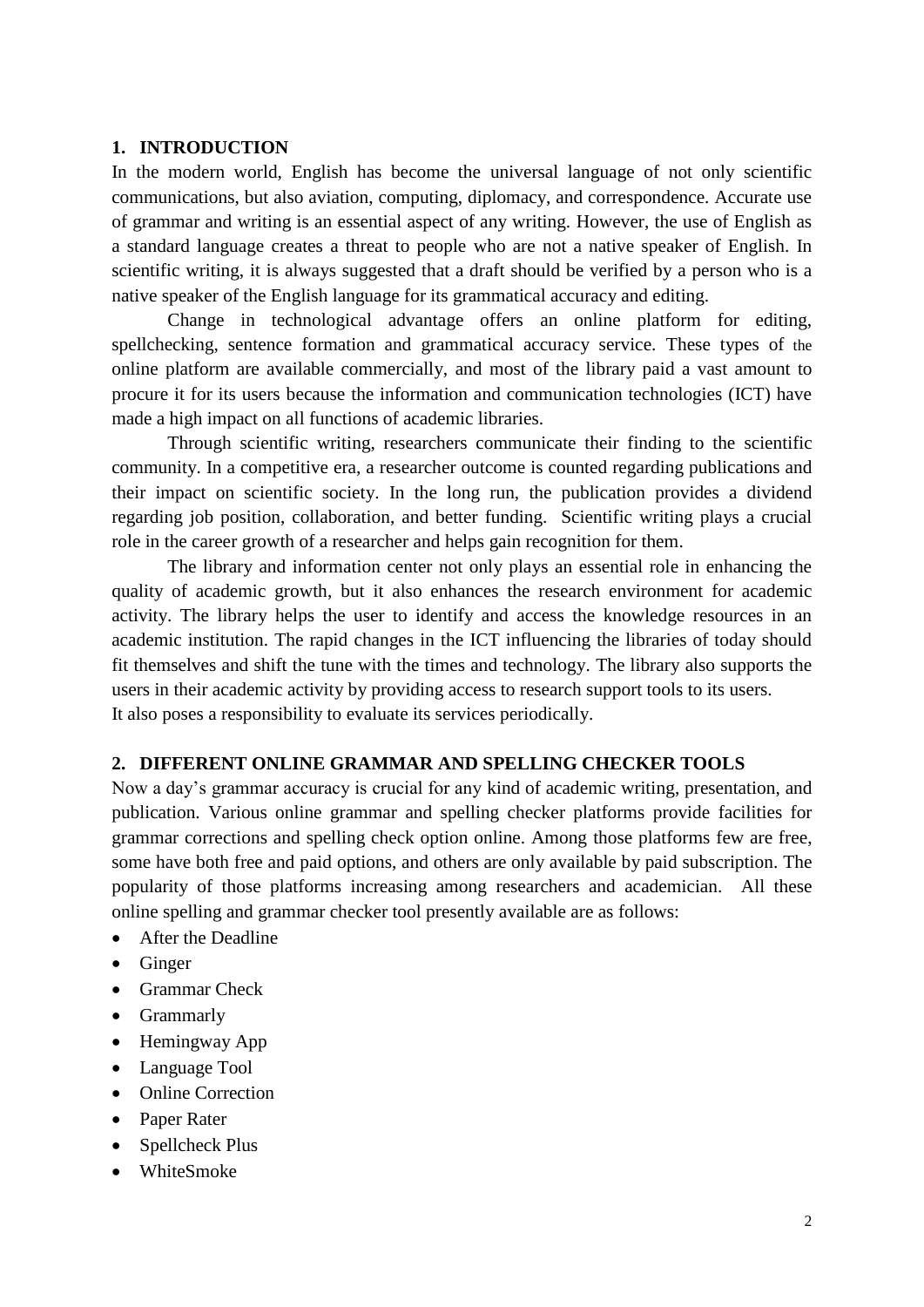#### **3. GRAMMARLY - ONLINE GRAMMAR & SPELLING CHECKER TOOL**

Grammarly is the world's leading writing support tool for researchers. Grammarly offers extensive reporting on grammatical and other writing issues. Grammarly's grammar checker scans text for hundreds of types of English grammar mistakes. Grammarly helps academic, research, scholarly staff and students write better. The tool will tackle the issue of writing at grass root level directly, impacting output on the national scale. Grammarly is used by researchers, scholars, authors, bloggers, students, business professional's, etc.; to ensure that their article is impeccably correct in Form, Style, Structure. Grammarly checks 250+ types of errors in writing, structure, format, sentences, vocabulary, and wordiness. Grammarly does not limit itself to giving a report but helps generate automatic citations. Grammarly helps to get aligned with APA, Chicago of the MLA style which is globally accepted by international publishers.



Fig. 1: Opening page of Grammarly

#### **4. REVIEW OF LITERATURE**

According to the study conducted by Paul Daniels and Davey Leslie  $(2015)^1$  entitled "Grammar Software Ready for EFL Writers, Japan.", Grammarly was able to identify the missing spaces after the periods and the spelling mistakes, including the proper noun and provide several alternative possibilities for the misspelled words. It also helps to identified fragments and offered advice about verb form, although often no suggested corrections were presented and explanations were complex.

Michael Schraudner  $(2013)^2$  conducted a study entitled "The Online Teacher's Assistant: Using Automated Correction Programs to Supplement Learning and Lesson Planning." This study focused on the use of several online software programs that streamline the process of finding and correcting student errors, helping educators pinpoint critical areas for instruction. Using smartphones or computers, student input assignments into an online form and sent as a spreadsheet. The teacher can then quickly assess assignments manually as well as by using a variety of automated grammar/language tools.

Abdul Shamim  $(2017)^3$  in his study entitled "Techno Tools Made Teaching, Learning Engrossing And Entertaining." found that LLS assists the learners in speaking a foreign language with the correct pronunciation. Users can also record their own voice and check their pronunciation and sentence formation. The students can do the practice independently sitting in the language lab according to their convenience. The teacher can also record his lecture on any topic and assignments can also be given to the students to solve. The teacher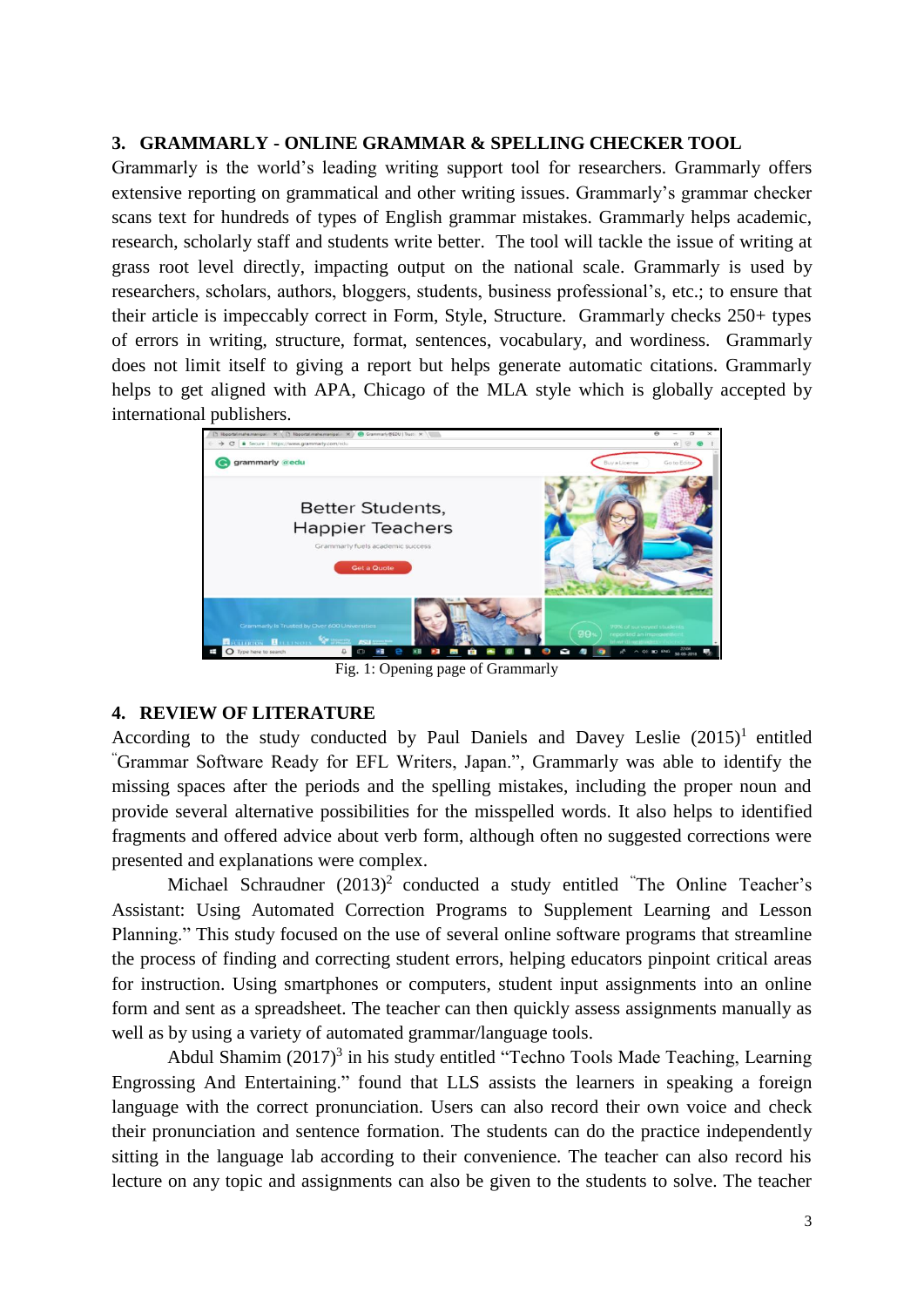can check the assignment of the students during the class in the Language Lab and can provide feedback to the students if they have any. The students really enjoy learning the English Language with the help of Language Learning Software.

Nivedita S. Bhirud, R.P. Bhavsar, B.V. Pawar  $(2017)^4$  conducted a study on "Grammar Checkers for Natural Languages: A Review, India." The aim of the survey was to study various Grammar Checkers on the scale of their features such as types of grammar errors, weaknesses, and evaluation. The Survey concludes with a study of various features of grammar checkers thus leading to the future scope for developing grammar checkers for uncovering languages with a feasible approach. It is observed that most of the professionally available grammar checkers are available for the English language, while for most other languages.

Raphael Mudge (2010)<sup>5</sup> in his study on "The Design of a Proofreading Software Service, Washington, DC" observes that grammar and style checker being used is similar to language tool with the exception that it uses the language model to filter suggestions that don't fit the context of the text they replace, similar to work from Microsoft Research.

Alia Nur Dodgson Bt Tariq, Masdinah Alauyah Md. Yusof  $(2016)^6$  conducted a study on "The Secondary School Students' Usage of English Learning Websites to Self-Correct Writing Errors, Malaysia." According to this study using English Language Learning Websites use as a material to assist students when dealing with indirect corrective feedback have proven to fill the gap of where students may have no reference to addressing indirect corrective feedback and self-correction. It implies that technology has given a vast opportunity for students to identify what they want to learn and obtain the knowledge that they personally need, leading students to be able to fulfill their own learning needs and learn by themselves, in other words, becoming autonomous learners.

The study conducted by Abolfazl Qassemzadeh, Hassan Soleimani  $(2016)^7$  on "The Impact of Feedback Provision by Grammarly Software and Teachers on Learning Passive Structures by Iranian EFL Learners, Iran." indicated that feedback provision has a statistically significant impact on learning passive structures by Iranian EFL learners through Grammarly software and teacher. In other words, the question was answered negatively. Also, it was found that feedback provision had a statistically significant impact on retaining passive structures by Iranian EFL learners through Grammarly software and teacher.

Michelle Cavaleri, Saib Dianati (2016)<sup>8</sup> in their study on "You want me to check your grammar again? The usefulness of an online grammar checker as perceived by students, Australia" states the usefulness and perception of Grammarly, a popular online grammar checker. Student evaluations of Grammarly were generally in agreement that it is useful and easy to use, and students stated that Grammarly increased their confidence in writing and their understanding of grammatical concepts. The findings suggest that students can benefit from Grammarly"s individual instruction and the self-access nature of the tool.

The study conducted by Brendan O'Regan, Annick Rivens Mompean, Piet Desmet (2010)<sup>9</sup> "From Spell, Grammar and Style Checkers to Writing Aids for English and French as a Foreign Language: Challenges and Opportunities." focused on spelling, grammar and style checkers which have been specifically designed for learners of French and English, some of them evolving towards real writing aids. They examined the features of the programs on the market, which characterize this evolution towards real writing aids. This paper examined the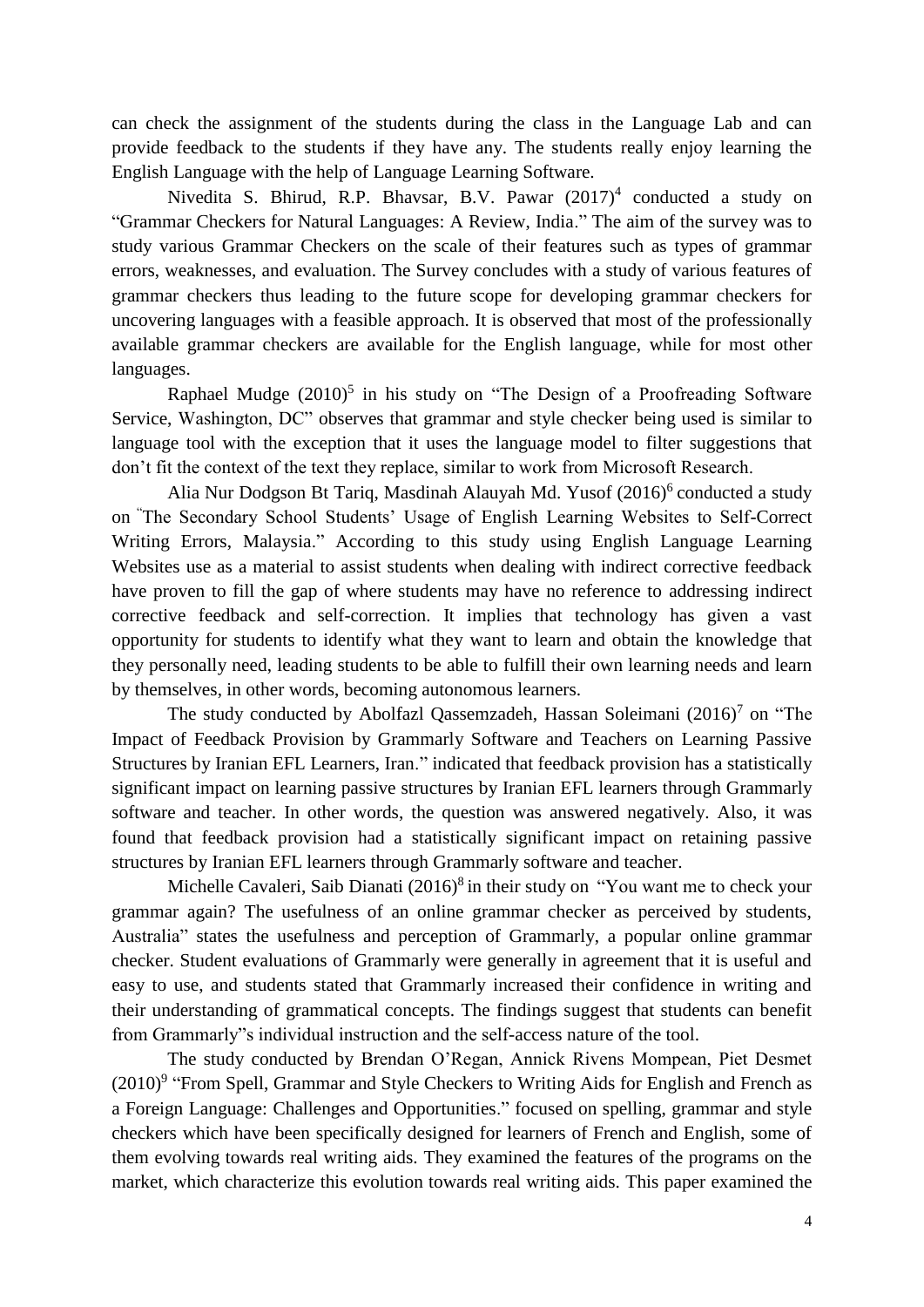capabilities of different writing tools when faced with a corpus of learner written production and looks the opportunities. The findings present the challenges that lay ahead for an efficient integration within a foreign language learning environment focusing on written expression.

Reva Potter and Dorothy Fuller  $(2008)^{10}$  in their study on "My New Teaching" Partner? Using the Grammar Checker in Writing Instruction" found the use of grammar checker tool, grammar beyond the textbook to the individual student's writing experience. As per their findings, students became more particular about the influence of the grammar checker. They were more engaged and more motivated to apply the learning of the specific grammar units.

Alex Vernon  $(2000)^{11}$  conducted a study on "Computerized Grammar Checkers 2000: Capabilities, Limitations, and Pedagogical Possibilities, University of North Carolina–Chapel Hill". This study found that Word Perfect's grammar checker is more aggressive. It detects more errors, suggests changes for more detected errors, wrongly flags more no errors, and finds more problematic sentences but improperly identifies the problem.

The study conducted by Debela Tesfaye  $(2011)^{12}$  entitled "A rule-based Afan Oromo" Grammar Checker, Jimma, Ethiopia" indicated that Afan Oromo grammar checker had been developed and tested on real-world errors. Grammar and style checking software has involved measuring the program's error detection capacity regarding precision (i.e., error detection correctness) and recall.

Patricia J. McAlexander<sup>13</sup> (2000) conducted a study on "Checking the grammar checker: integrating grammar instruction with writing, Georgia." This study found grammar checker project had increased the students' understanding not only of the grammar checker but of grammar in general.

#### **5. NEED OF THE STUDY**

Research has been given due importance in Manipal Academy of Higher Education (MAHE), Manipal, India. Health Sciences Library is providing a number of research support tools and services to its users to support research publication activities. Access to Grammarly - an online grammar and spelling checker is provided by the library to help the users to find and correct writing mistakes publishing manuscripts, writing theses, dissertations, projects, etc.

It is very much essential to know the opinion, satisfaction level and problems of the users, who use Grammarly subscribed by the Health Science Library. Further, it is essential to understand whether users are using various editorial features of Grammarly and also whether they are facing any problems in using the Grammarly. The Health Sciences Library is subscribing Grammarly online Grammar and Spelling checker tool for its users since December 2016. So, there is a need to find out to what extent Grammarly is being used by its users. The study will also help to find out the usefulness of Grammarly as grammar check and editing among academicians, researchers, and students too.

#### **6. STATEMENT OF THE PROBLEM**

The problem is entitled "Usage of Grammarly – Online Grammar and Spelling Checker Tool at the Health Sciences Library, Manipal Academy of Higher Education, Manipal: A Study."

#### **7. OBJECTIVES OF THE STUDY**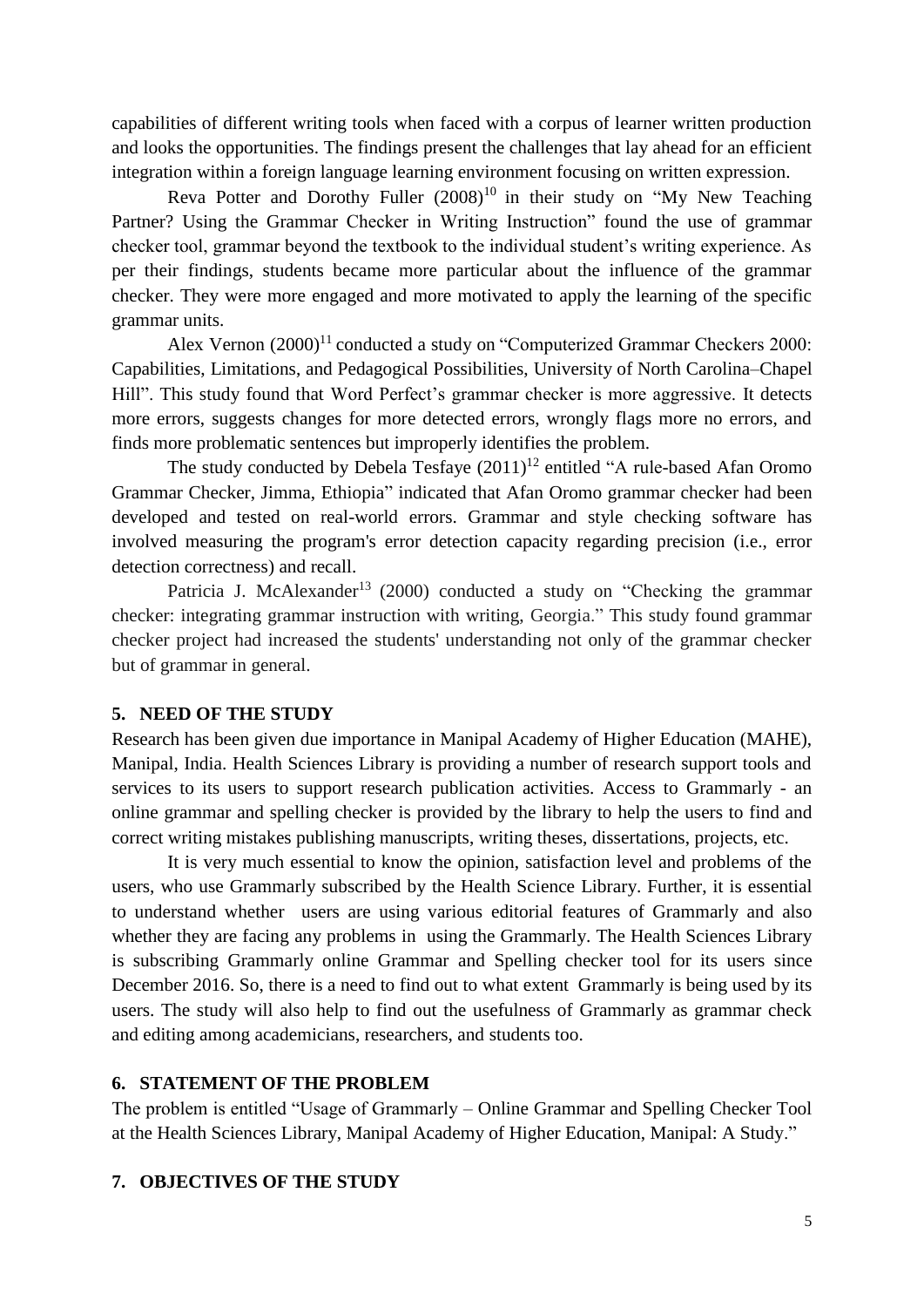The specific objectives of the study were:

- To find out the users of Grammarly subscribed by the Health Sciences Library, MAHE, Manipal.
- To understand the features, facilities, and services available at Grammarly.
- To know the usage of Grammarly by the registered users.
- To find out the satisfaction level about Grammarly by the registered users.
- To recognize the problems faced by users while using Grammarly.

## **8. SCOPE OF THE STUDY**

Health Sciences Library is the central library for all health sciences institutions of Manipal Academy of Higher Education at Manipal campus. The library has provided access to Grammarly online grammar and spelling checker tool to the faculty members, postgraduate students, and researchers of the health sciences institutions. The scope of this study is limited to cover the registered users of Grammarly at the Health Sciences Library, Manipal Academy of Higher Education, Manipal.

## **9. METHODOLOGY**

For a collection of the data structured questionnaire was distributed among the registered users of Grammarly online and the spelling checker tool at Health Sciences Library, Manipal Academy of Higher Education, Manipal. "Google form" tool was used for the distribution and collection of data.

#### **10. DATA ANALYSIS**

#### **10.1 Survey Population**

Total population consisted of users of Grammarly in Health Sciences Library. The total study population consisted of registered 565 users of Grammarly at the Health Science Library. The questionnaire was distributed to their email addresses. Out of 565 registered users of Grammarly, e-mail addresses were available for 542 active users. Hence questionnaire was sent to all 542 active users. Out of 542 users, 22 users mail bounced back. Hence total questionnaire was sent to 520 users, of which 134 were responded. The total sample size of this study was 25.76%. The study was conducted during the period from  $17<sup>th</sup>$  March to 26 April 2018.

|                    |                   |                         |                  |                                 | Total No. of              |                            |
|--------------------|-------------------|-------------------------|------------------|---------------------------------|---------------------------|----------------------------|
| No. of<br>Register | E-mail<br>address | No. of<br>Ouestionnaire | E-mail<br>bounce | Total No. of a<br>questionnaire | filled-in                 | Percentage<br>of responses |
| users              | available         | distributed             | back             | distributed                     | questionnaire<br>received | (% )                       |
| 565                | 542               | 542                     | 22               | 520                             | 134                       | 25.76%                     |

Table 1: Population and sample size

#### **10.2 Gender-Wise Distribution of Questionnaire**

Table 2 depicts that the majority of the respondents are male, i.e., 63.4 % (85) where as 35% (47) respondents are female.

| $10010 - 1100000$ |                                           |        |  |  |
|-------------------|-------------------------------------------|--------|--|--|
| Gender            | Total No. of Respondents   Percentage (%) |        |  |  |
| Male              | 85                                        | 63.40% |  |  |
| Female            |                                           | 35%    |  |  |

Table 2: Response rate – Gender-wise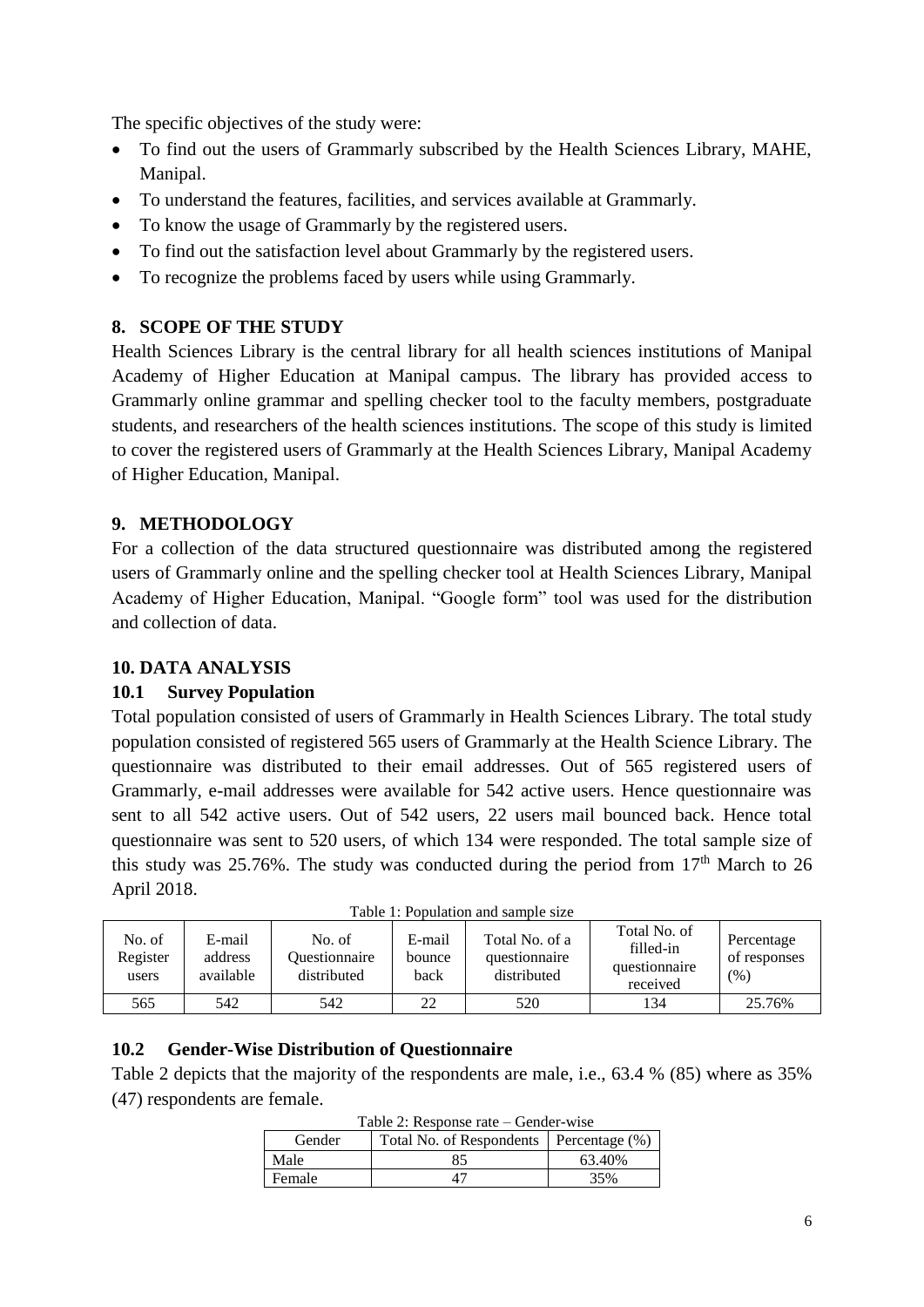| responded<br>Not: |            |
|-------------------|------------|
| iai               | $\gamma\%$ |

#### **10.3 The Position of the User**

Data presented in Table 3 indicates that out of the total respondents who participated in the study, 79.10% (105) of them were faculty members whereas 12% (16) of respondents are researchers, and 6% (8) of respondents are postgraduate students and others 3% (4). So the majority of respondents using Grammarly are faculty members.

| Designation           | Total No. of Respondents | Percentage (%) |
|-----------------------|--------------------------|----------------|
| Faculty               | 106                      | 79.10%         |
| Researcher            | 16                       | 12%            |
| Postgraduate students |                          | 6%             |
| Others                |                          | 3%             |
| Total                 | 134                      | 100.0%         |

| Table 3: Response rate – Position-wise |
|----------------------------------------|
|----------------------------------------|

#### **10.4 Awareness about the Subscription of Grammarly**

Data presented in Table 4 indicates that 96% (128) of respondents are aware of Grammarly facility which is subscribed by the Health Sciences Library.

| Table 4. Awareness about the subscription of Grammary |                          |                    |  |  |
|-------------------------------------------------------|--------------------------|--------------------|--|--|
| Variables                                             | Total No. of Respondents | Percentage $(\% )$ |  |  |
| Yes                                                   | 128                      | 96%                |  |  |
| No                                                    |                          | 3%                 |  |  |
| Not Responded                                         |                          | 1.49%              |  |  |
| Total                                                 | 134                      | 100%               |  |  |
|                                                       |                          |                    |  |  |

| Table 4: Awareness about the subscription of Grammarly |
|--------------------------------------------------------|
|--------------------------------------------------------|

Further, it is understood from the Table 5 that majority of the respondents (68%) are aware of Grammarly through the library website, whereas 27.3% users are aware of Grammarly through the department, 25.8 % of users are aware from their colleagues, and 14.8% users are aware through other sources.

| Sources                 | Total No. of Respondents | Percentage $(\% )$ |
|-------------------------|--------------------------|--------------------|
| Through library website |                          | 68%                |
| From the colleagues     | 33                       | 25.8%              |
| Through the department  |                          | 27.3%              |
| From others             | 19                       | 14.8%              |

Table 5: Sources of awareness of Grammarly

#### **10.5 Use of Grammarly Functions/Apps**

Data presented in Table 6 indicated the user's response on which Grammarly functions/apps they are using. The table shows that majority of the respondents 64.9% were using Grammarly for Microsoft Office. Further, it is understood from the study that the online platform on Grammarly.com is used by 37.4% of respondents whereas Windows desktop app is used by 29% of users.

| I able of Using of Grammarry functions/apps by the users |                          |                    |  |  |
|----------------------------------------------------------|--------------------------|--------------------|--|--|
| Functions/Apps                                           | Total No. of Respondents | Percentage $(\% )$ |  |  |
| The online platform on Grammarly.com                     | 49                       | 37.4%              |  |  |
| Grammarly for Windows desktop app                        | 32                       | 29%                |  |  |
| <b>Grammarly for Microsoft Office</b>                    | 85                       | 64.9%              |  |  |
| <b>Grammarly for Chrome</b>                              | 42.                      | 32.1%              |  |  |
| <b>Others</b>                                            |                          | .6%                |  |  |

 $T$ able  $\alpha$  is users at  $\alpha$  users by the users appeared to users by the users by the users by the users of users  $T$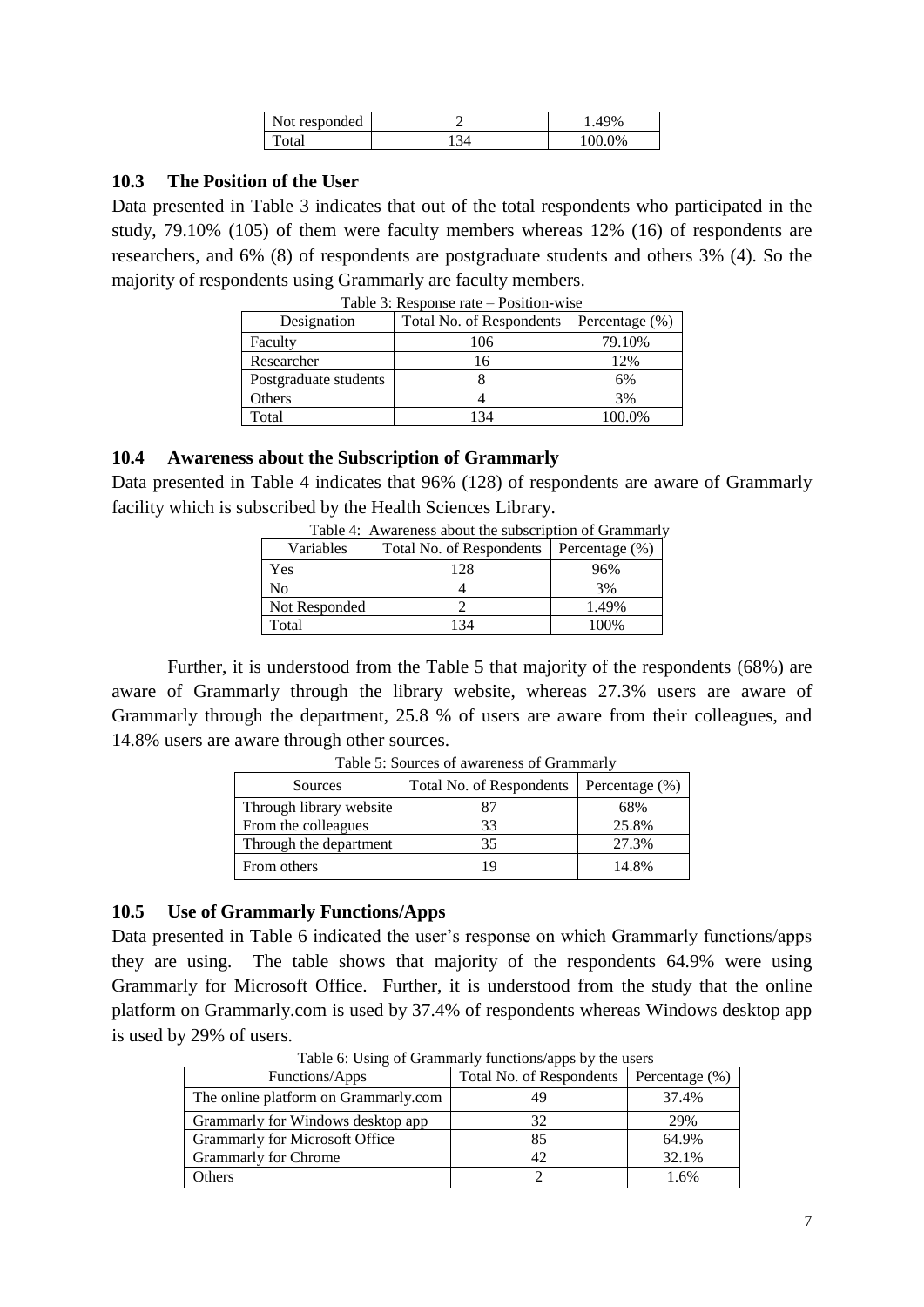#### **10.6 The opinion of the Users about the Use Grammarly**

In this study, respondents were asked to indicate whether the Grammarly tool is easy to use. It is observed from the study that the majority of respondents, i.e., 55.3% (73) are agreed that Grammarly is easy to use whereas, 37.1% (49) of respondents strongly agreed that Grammarly is easy to use.

| Table 7: Opinion of the users about the user of Grammariy |                          |                    |  |  |
|-----------------------------------------------------------|--------------------------|--------------------|--|--|
| Opinion – Easy to Use                                     | Total No. of Respondents | Percentage $(\% )$ |  |  |
| Strongly agree                                            | 49                       | 37.1%              |  |  |
| Agree                                                     |                          | 55.3%              |  |  |
| Uncertain                                                 |                          | 6.8%               |  |  |
| Disagree                                                  |                          | 0.8%               |  |  |
| Strongly disagree                                         |                          | 1.49%              |  |  |

Table 7: Opinion of the users about the user of Grammarly

#### **10.7 Purposes of Using Grammarly by the Users**

Table 8 shows that 88.6 % (117) of respondents are using Grammarly for writing research paper, 29.5% (39) of respondents are using Grammarly for writing dissertations, 36.4% (48) of respondents are using Grammarly for thesis writing, 9.8% (13) are using the same for writing books, 53% (70) respondents are using it for writing reports, 14.4% (19) respondents are using Grammarly for writing course papers, 22.7% (30) are using Grammarly for preparing presentation, 45.5% (60) are using Grammarly for mailing purpose. It is further observed that 5.8% (5) of respondents are using Grammarly for other purpose.

|                                    | rapic of ranpose or asing Grammarry by the asers |                   |  |
|------------------------------------|--------------------------------------------------|-------------------|--|
| Purpose                            | Total No. of Respondents                         | Percentage $(\%)$ |  |
| Writing a research paper           | 117                                              | 88.6%             |  |
| Writing dissertations              | 39                                               | 29.5%             |  |
| Thesis writing                     | 48                                               | 36.4%             |  |
| Writing books                      | 13                                               | 9.8%              |  |
| Writing reports                    | 70                                               | 53%               |  |
| Writing course papers              | 19                                               | 14.4%             |  |
| Preparing presentation             | 30                                               | 22.7%             |  |
| Writing blogs                      |                                                  | 5.3%              |  |
| Writing on social networking sites | 12                                               | 9.1%              |  |
| Making correspondence              | 33                                               | 25%               |  |
| Mailing                            | 60                                               | 45.5%             |  |
| Other                              | 5                                                | 5.8%              |  |

Table 8: Purpose of using Grammarly by the users

#### **10.8 Advantages of Grammarly**

Table 9 shows that 78.8% (104) respondents agree that Grammarly helps improves the writing skill, 84.1% (111) respondents agree that it helps in catching contextual spelling and grammar mistakes, 19.7% (26) respondents agree that it helps access documents on multiple devices, 49.2% (65) respondents agree that it helps Integrate with Microsoft® Office (Windows only), 37.1% (49) respondents are agree that it helps to see definitions and synonyms via double-clicks, 22% (29) respondents agree that it helps to add words to the personal dictionary.

| Table 7. Tu valiages of Grammary               |                             |                    |
|------------------------------------------------|-----------------------------|--------------------|
| Advantages                                     | Total No. of<br>Respondents | Percentage $(\% )$ |
| Improves the writing skills                    | 104                         | 78.8%              |
| Catch contextual spelling and grammar mistakes |                             | 84.1%              |
| Access documents on multiple devices           | 26                          | 19.7%              |

Table 9: Advantages of Grammarly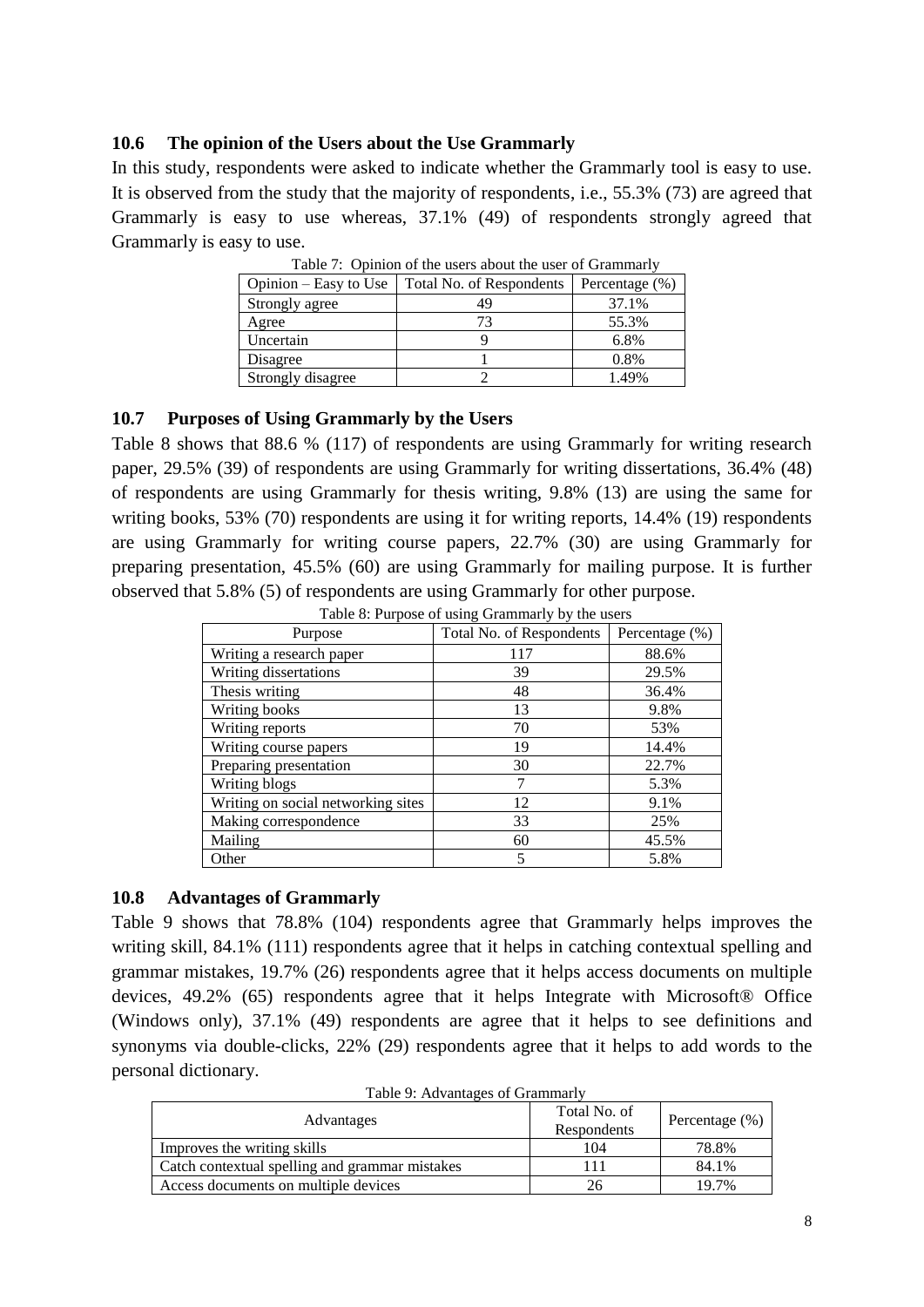| Integrate with Microsoft® Office (Windows only) | 49.2%   |
|-------------------------------------------------|---------|
| See definitions and synonyms via double-clicks  | 37.1%   |
| Add words to the personal dictionary            | 22%     |
| Other                                           | $0.8\%$ |

#### **10.9 Use of Grammarly Editorial Features**

Table 10 shows that 54.47% (73) of respondents are using Grammarly editorial features and 43.28% (58) respondents are not using the same.

| - ~~-- - ~ - ~ ~ <del>~ - ~- ~------</del> |                          |                   |
|--------------------------------------------|--------------------------|-------------------|
| <b>Editorial Features</b>                  | Total No. of Respondents | Percentage $(\%)$ |
| Yes                                        |                          | 54.47%            |
| No                                         | 58                       | 43.28%            |
| Others                                     |                          | 2.23%             |
| <b>Total</b>                               | 134                      | 100%              |

Table 10: Use of Grammarly editorial features

Further, Table No. 11 shows that 41.9% (36) of respondents are using 'Document type' in Grammarly editorial features. Further it is observed from the study that 96.5% (83) of respondents are using 'spelling', 97.7% (84) of respondents are using 'grammar', 83.7% (72) of respondents are using 'Punctuation' 45.3% (39) of respondents are using 'syntax', 48.8% (42) of respondents are using 'style', 70.9% (61) of respondents using 'Plagiarism' and 59.3% (51) of respondents using 'Vocabulary enhancement'.

| $\frac{1}{2}$                      |                          |                 |
|------------------------------------|--------------------------|-----------------|
| <b>Types of Editorial Features</b> | Total No. of Respondents | Percentages (%) |
| Document type                      | 36                       | 41.9%           |
| Spelling                           | 83                       | 96.5%           |
| Grammar                            | 84                       | 97.7%           |
| Punctuation                        | 72                       | 83.7%           |
| Syntax                             | 39                       | 45.3%           |
| Style                              | 42                       | 48.8%           |
| Plagiarism                         | 61                       | 70.9%           |
| Vocabulary enhancement             | 51                       | 59.3%           |

Table 11: Using of Grammarly editorial features

## **10.10 Use of Other Editorial Features of Grammarly**

With regard to the 'other' Grammarly editorial features, it is observed from the study that majority of the respondent are using "editing" (77.4%), "making a correction" (77.4%), and "grammar check" (88.7%) this feature during writing an article and study purpose. Other features like "exporting documents" (15.1%), "document statistics" (9.4%), "professional proofreading" (25.5%), documents and desktop setting were also used by respondents during Grammarly use.

| <b>Editorial Features</b>      | Total No. of respondents | Percentages (%) |
|--------------------------------|--------------------------|-----------------|
| Editing text                   | 82                       | 77.4%           |
| <b>Exporting document</b>      | 16                       | 15.1%           |
| Making corrections             | 82                       | 77.4%           |
| Grammarly checks               | 94                       | 88.7%           |
| <b>Document Statistics</b>     | 10                       | 9.4%            |
| Professional proofreading      | 27                       | 25.5%           |
| Documents and desktop settings | 11                       | 10.4%           |
| Other                          |                          | 0.9%            |

Table 12: Use of other editorial features of Grammarly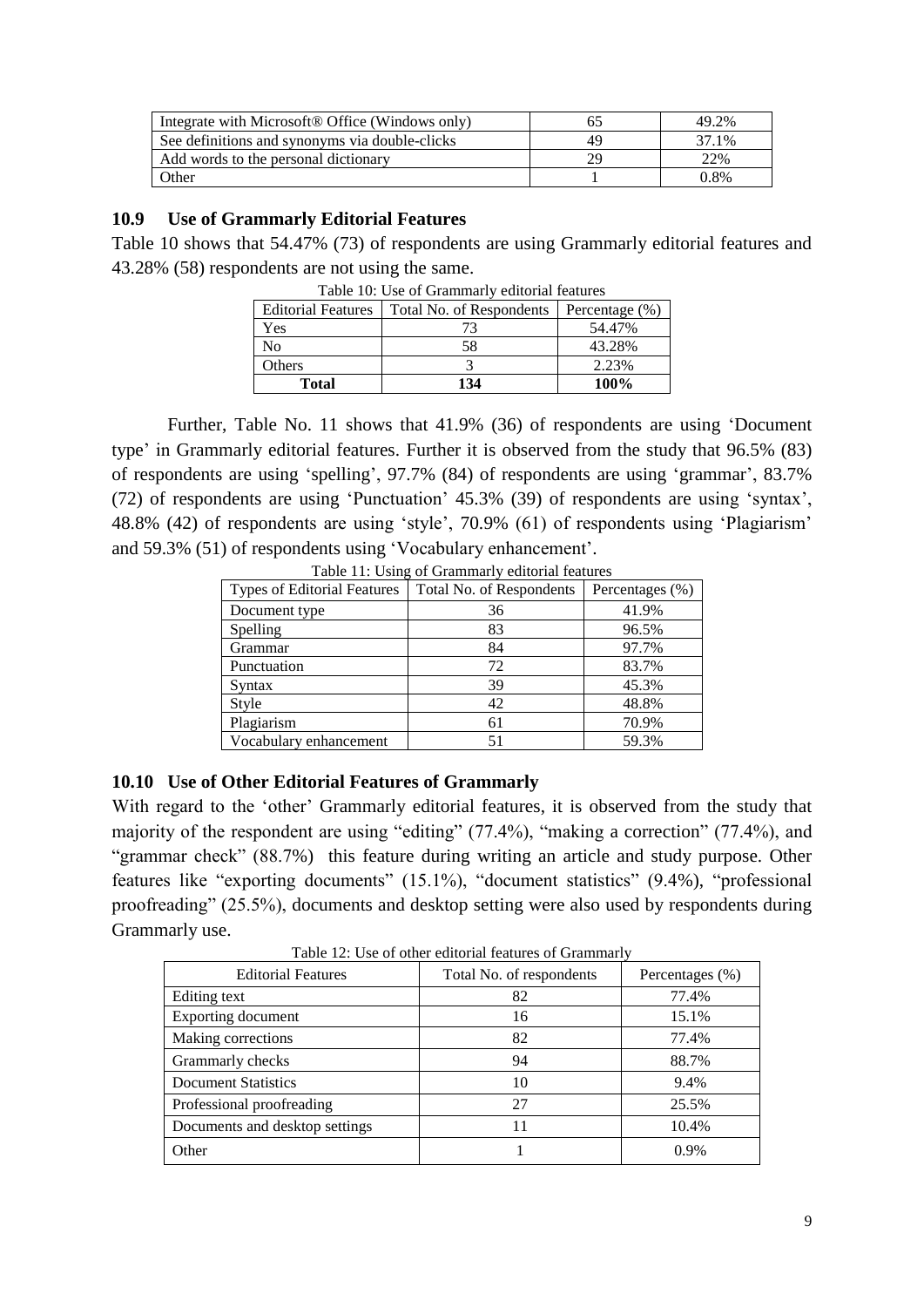## **10.11 Problems Faced by the Users While Using Grammarly**

Table 13 shows that users are facing different problems while using Grammarly. Majority of the users, i.e., 40.9% (18) stated that they are unfamiliar with its use and services followed by 25% (11) of users are facing a lack of awareness about Grammarly. 15.9% (7) of them are mentioned that they do not understand correctly Grammarly platform and some of 6.8% (3) of users are mentioned that they are not sure how to register Grammarly for their day to day's work. Further, 20.3% (20) users are mentioned other problem which they are facing while using Grammarly.

| <b>Types of Problems</b>                          | <b>Total No. of Respondents</b> | Percentages $(\% )$ |
|---------------------------------------------------|---------------------------------|---------------------|
| Lack of awareness about Grammarly                 |                                 | 25%                 |
| Unfamiliar with its use and services              | 18                              | 40.9%               |
| Difficulty in understanding<br>Grammarly platform |                                 | 15.9%               |
| Not sure how to do registration in<br>Grammarly   |                                 | 6.8%                |
| Other problems                                    |                                 |                     |

Table 13: Problems faced by the users while using Grammarly

#### **10.12 The Requirement of the Training in Using Grammarly**

The study question asked to the users to understand the requirement of training to know and use Grammarly platform. Table 14 shows that the majority of the respondents, i.e., 63% (85) expressed that they don't require training whereas 33% (44) of respondents disclosed that they required training and 4% (5) respondent are not disclosed their opinion.

| Table 14: Requirement of the training in using Grammariy |                          |                 |
|----------------------------------------------------------|--------------------------|-----------------|
| Variables                                                | Total No. of Respondents | Percentages (%) |
| Yes                                                      | 44                       | 33%             |
| No                                                       | 85                       | 63%             |
| Others                                                   |                          | 4%              |
| Total                                                    | 134                      | 100%            |

Table 14: Requirement of the training in using Grammarly

#### **10.13 Recommendation of Grammarly to Others**

Table 15 clearly reveals answers to the survey query, i.e., the recommendation of Grammarly to others. 96% (128) participants have recommended Grammarly to others, only 3% (4) declared that they do not recommend Grammarly to others.

| Variables | Table 15: Recommendation of Grammarly to others<br>Total No. of Respondents | Percentages $(\% )$ |
|-----------|-----------------------------------------------------------------------------|---------------------|
| Yes       | 128                                                                         | 96%                 |
| No        |                                                                             | 3%                  |
| Others    |                                                                             | 1.49%               |
| Total     | 34                                                                          | 100%                |

Table 15: Recommendation of Grammarly to others

#### **11 FINDINGS OF THE STUDY**

Based on survey results, the following are the few significant findings of usage of Grammarly – Online Grammar and Spelling Checker Tool at the Health Sciences Library, Manipal Academy of Higher Education, Manipal.

- The study found that more than half of the Grammarly tool users were male (63.4%) and remaining were female.
- From the data analysis, it is found that more than three fourth users who participated in the study were faculty members (79.10%) who use Grammarly. At the same time, the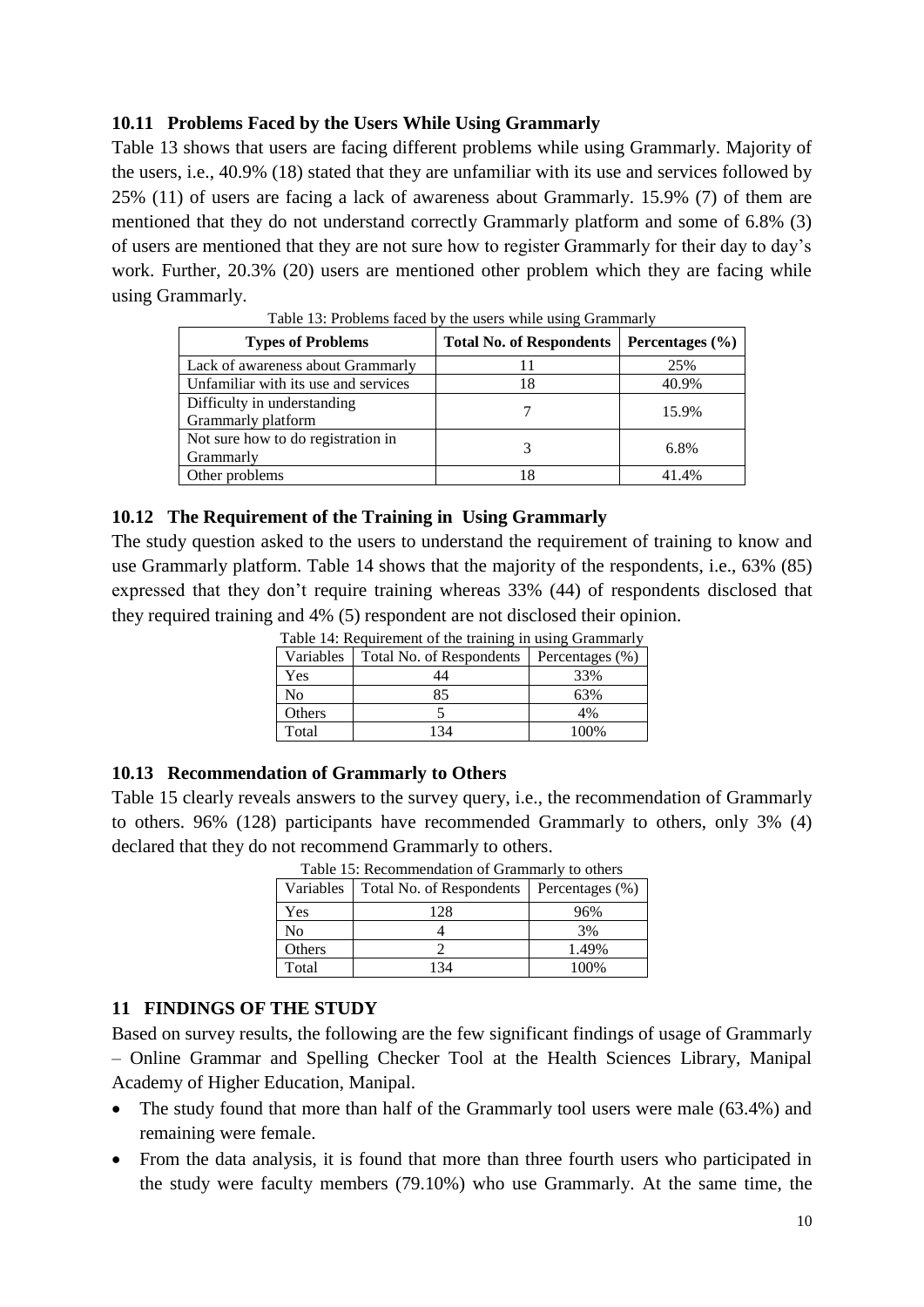study revealed that postgraduate students who participated in the study are less in number (6%).

- It is observed from the study that almost all registered users (96%) were aware that the Health Science Library subscribed Grammarly Tool. It is further observed from the study that more than half of the respondents (68%) aware of Grammarly tool through the library website. Other two sources through which users are aware of Grammarly were from their colleague and department.
- The present study revealed that the majority of users (73.4%) are using Grammarly due to the limitation of Microsoft word build-in spell check. It is further found from the study that about 29% of the user were using Grammarly because of recommendation from colleague/student/staff.
- The study revealed that majority of the respondents (64.9%) were using Grammarly for Microsoft Office. Further, it is understood from the study that the online platform on Grammarly.com is used by 37.4% of respondents whereas Windows desktop app is used by 29% of users.
- It is noted from the study that almost every registered user of the Grammarly was agreed that Grammarly tool is easy to use.
- The present study on Grammarly indicated that 88.6% of respondents are using Grammarly for writing a research paper, 53% of respondents are using it for writing reports and 45.5% of users using Grammarly for mailing purpose. Further study also observed that registered users of Grammarly are also using the same for writing dissertations, theses, books; preparing a presentation and writing blog
- Grammarly tool has a lot of advantages which were noticed in the study. The present study observed from the opinion of the users that most important advantages of Grammarly are - Grammarly improves the writing skill, catch contextual spelling and grammar mistakes, integrate with Microsoft Office, shows definitions and synonyms via double-clicks.
- Grammarly tool has many editorial features. From the study, it is understood that respondents have used many editorial features like Punctuation, syntax, style, Plagiarism, etc. in correcting their manuscripts. It is found from the study that 41.9% of respondents are using 'Document type' in Grammarly editorial features. It is further observed that 96.5% of respondents are using 'spelling,' 97.7% of respondents are using 'grammar,' and 83.7% of respondents are using 'Punctuation' features of Grammarly editorial. Other features of Grammarly editorial are being used by the users are 'syntax,' 'style,' 'Plagiarism' and 'Vocabulary enhancement.'
- More than two-third of users of Grammarly disclosed in this study that they are not facing any problem while using Grammarly. However, 28% of users disclosed that they are facing problems like unfamiliarity in using its features and functionality with its use and services, lack of awareness about Grammarly, not understand the registration process to access Grammarly tool.
- Finding on the requirement of training for using Grammarly revealed that more than half of respondents do not require any training for using Grammarly.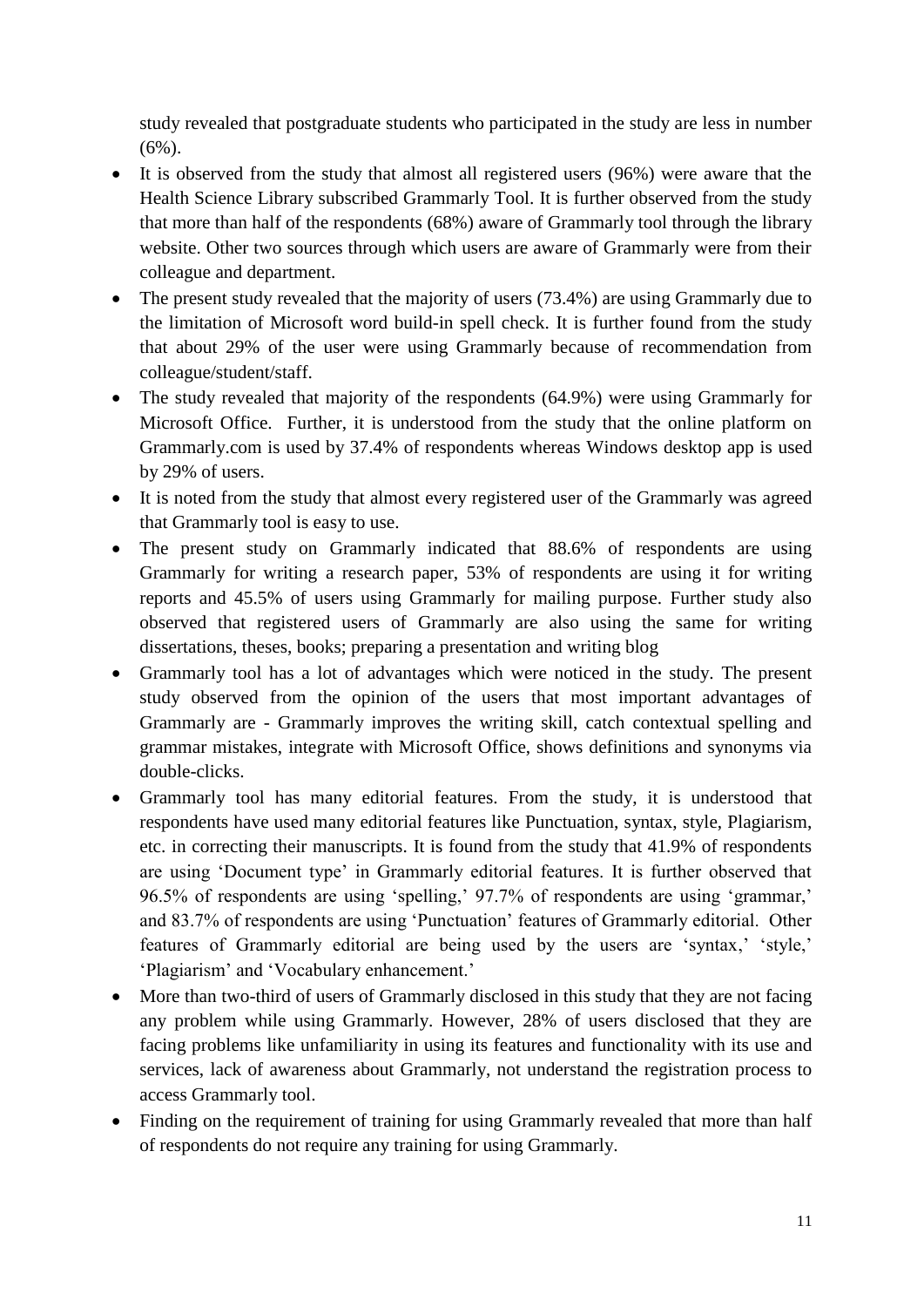• Almost all respondents who participated in the study revealed that they would like to recommend Grammarly for others.

#### **12 SUGGESTIONS**

Based on the findings of the study, a few suggestions have been drawn, and they are as follows:

- From the study, it is noted that more number of faculty members have registered themselves for using Grammarly than postgraduate students. Considering the huge strength of postgraduate students at Manipal Academy of Higher Education at Manipal, very few of them have registered to Grammarly to use the same though the Grammarly tool link and instruction are available in the Health Sciences Library portal/web site. This indicates there is a need for orientation programme about Grammarly use and benefits among postgraduate students in regular interval. The online information brochure also needs to circulate through group mail regarding Grammarly tool and its utility and advantages.
- Though Grammarly is easy to use, the study observed that there is a training requirement for a small group of users. This indicates the requirement of physical guidance. Health Science Library can have some provision for demonstration whenever users approach the library for help.

#### **13 CONCLUSION**

The University library is regarded as the backbone of education and research. It plays an important role in the lives of young students, researchers as well as faculty members. It provides a number of online and offline resources and services to its users. Hence there is a need to evaluate the resources and services provided by the library from time to time. Study on the usage of Grammarly by the registered users of the Health Science Library, Manipal Academy of Higher Education (MAHE) indicates that only a limited number of potential users are using Grammarly at present. The library needs to address this issue and take possible steps to increase its use. Although Grammarly is quite sophisticated and supports a lot in correcting the writings, users need to take their own decision in incorporating the changes suggested by the tool in their manuscripts.

#### **REFERENCES**

- 1. Daniels, P., & Leslie, D. (2013). @ CUE Grammar Software Ready for EFL Writers ? 391–401.
- 2. Schraudner, M. (2014). The online teachers assistant: using automated correction programs to supplement learning and lesson planning. CELE Journal, 22, 128–140
- 3. Shamim, Abdul (2017). Techno tools made teaching-learning engrossing and entertaining. Vidyabharti International Interdisciplinary Research Journal (Special Proceeding Issue), (28-31). Retrieved from http:// http://www.viirj.org/(April).
- 4. Bhirud, N. S., Bhavsar, R. P., & Pawar, B. V. (2017). Grammar Checkers for Natural Languages: a Review. International Journal on Natural Language Computing (IJNLC), 6(4). http://doi.org/10.5121/ijnlc.2017.6401
- 5. Mudge, R. (2010). The Design of a Proofreading Software Service. Computational Linguistics, (June), 24– 32[. http://doi.org/10.1016/j.dss.2012.05.030](http://doi.org/10.1016/j.dss.2012.05.030)
- 6. Dodgson, A. N., Tariq, B., Alauyah, M., & Yusof, M. (2016). The Secondary School Students' Usage of English Learning Websites to Self-Correct Writing Errors. Asian TEFL, 1(11), 2503–2569. <http://doi.org/10.21462/asiantefl.v1i1.3>
- 7. Qassemzadeh, A., & Soleimani, H. (2016). The Impact of Feedback Provision by Grammarly Software and Teachers on Learning Passive Structures by Iranian EFL Learners. Theory and Practice in Language Studies, 6(9), 1884.<http://doi.org/10.17507/tpls.0609.23>